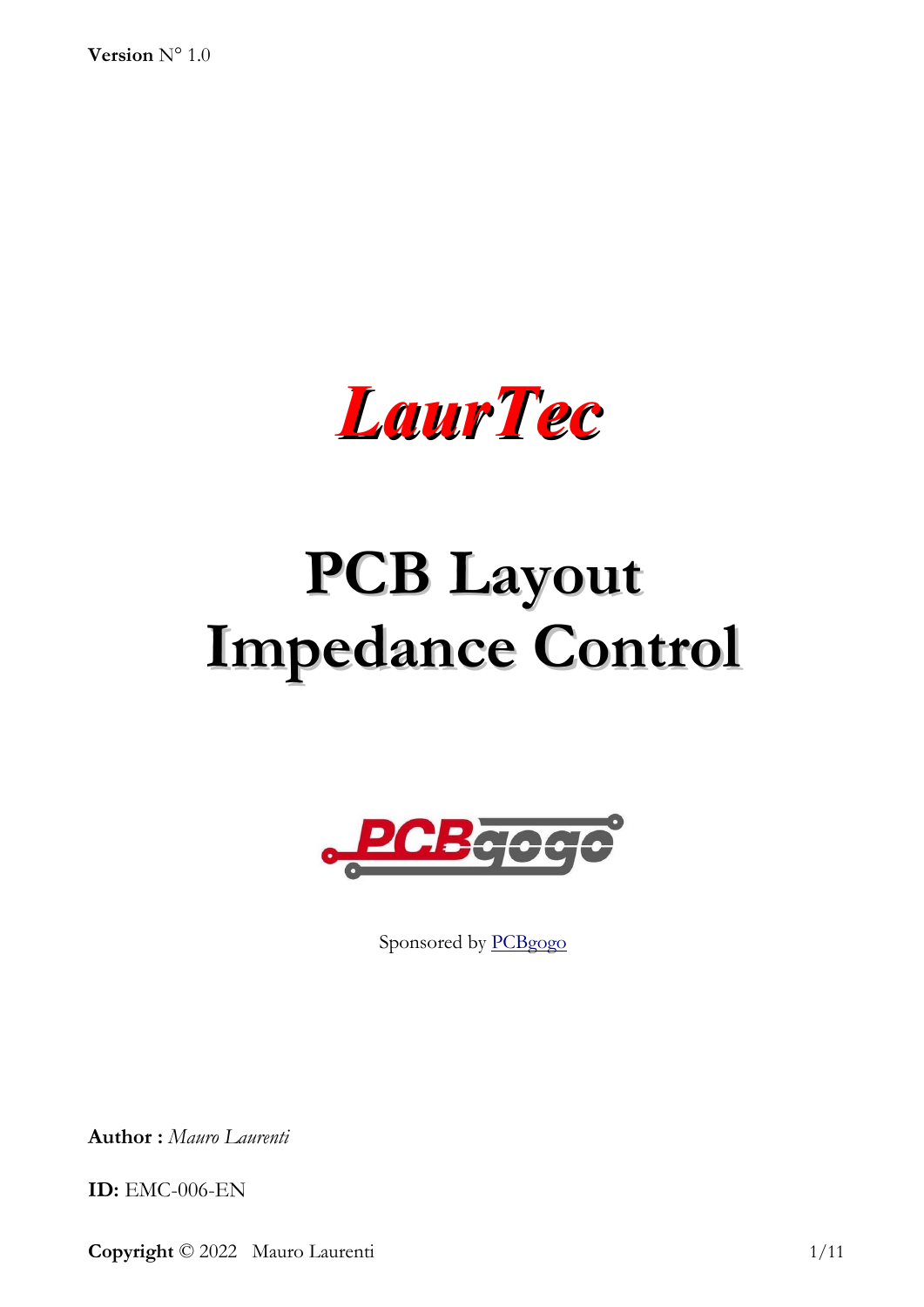#### **License**

The Documentation is provided in an "As Is" condition. No warranties, whether expressed, implied or statutory, including but not limited to, implied warranties of mechantability and fitness for a particular purpose apply to this material.

The Author shall not, in any circumstances, be liable for special, incidental or consequential damages, for any reason whatsoever.

Any regulation or standard mentioned in the documentation are provided for reference only. The article cannot be used for any circumstance as alternative to the cited regulation or standard. You cannot use the article to endorse or claim your conformance to a certain standard.

Copyright (C) - Mauro Laurenti

All trademarks are the property of their respective owners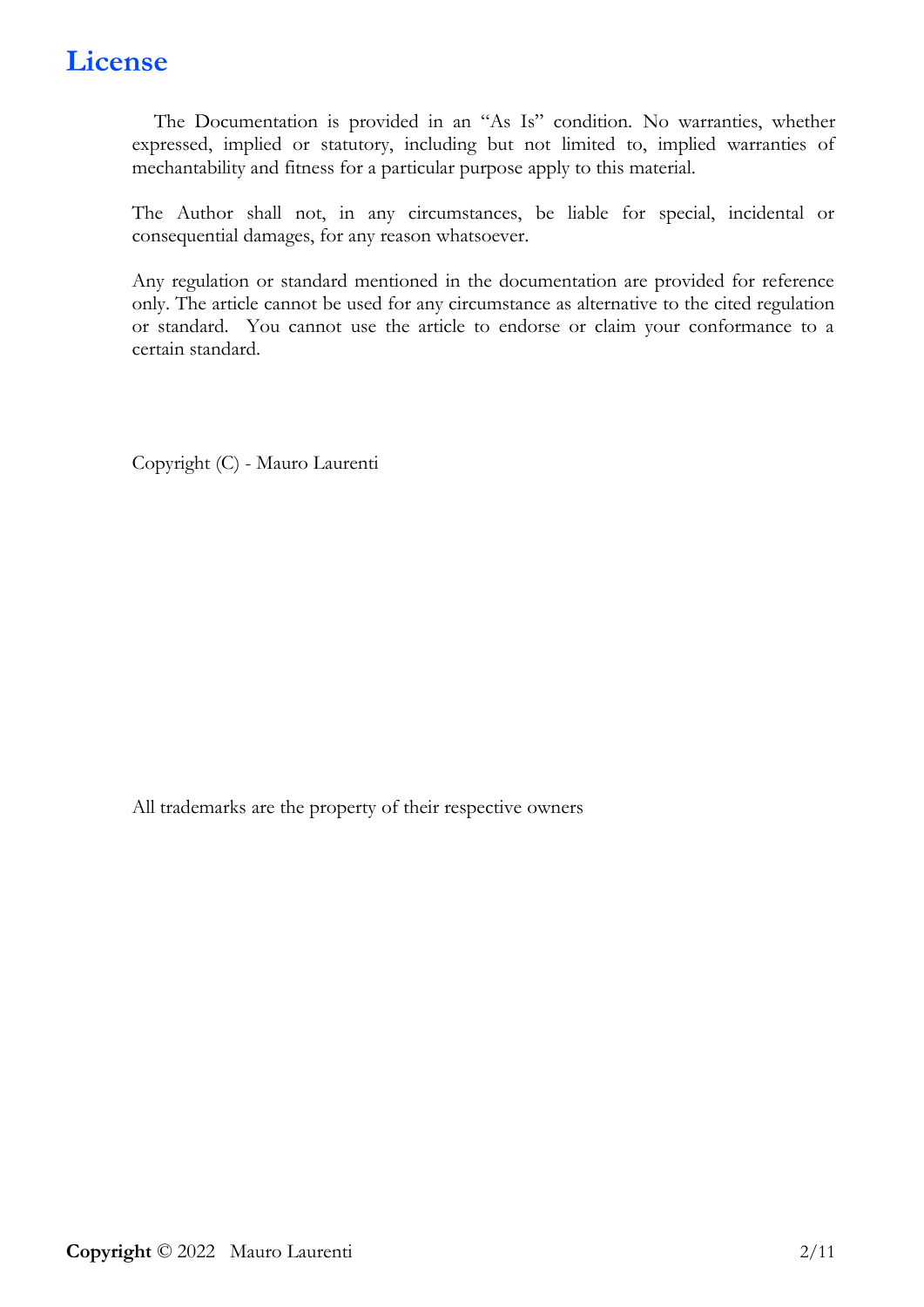# **LaurTec**

#### Index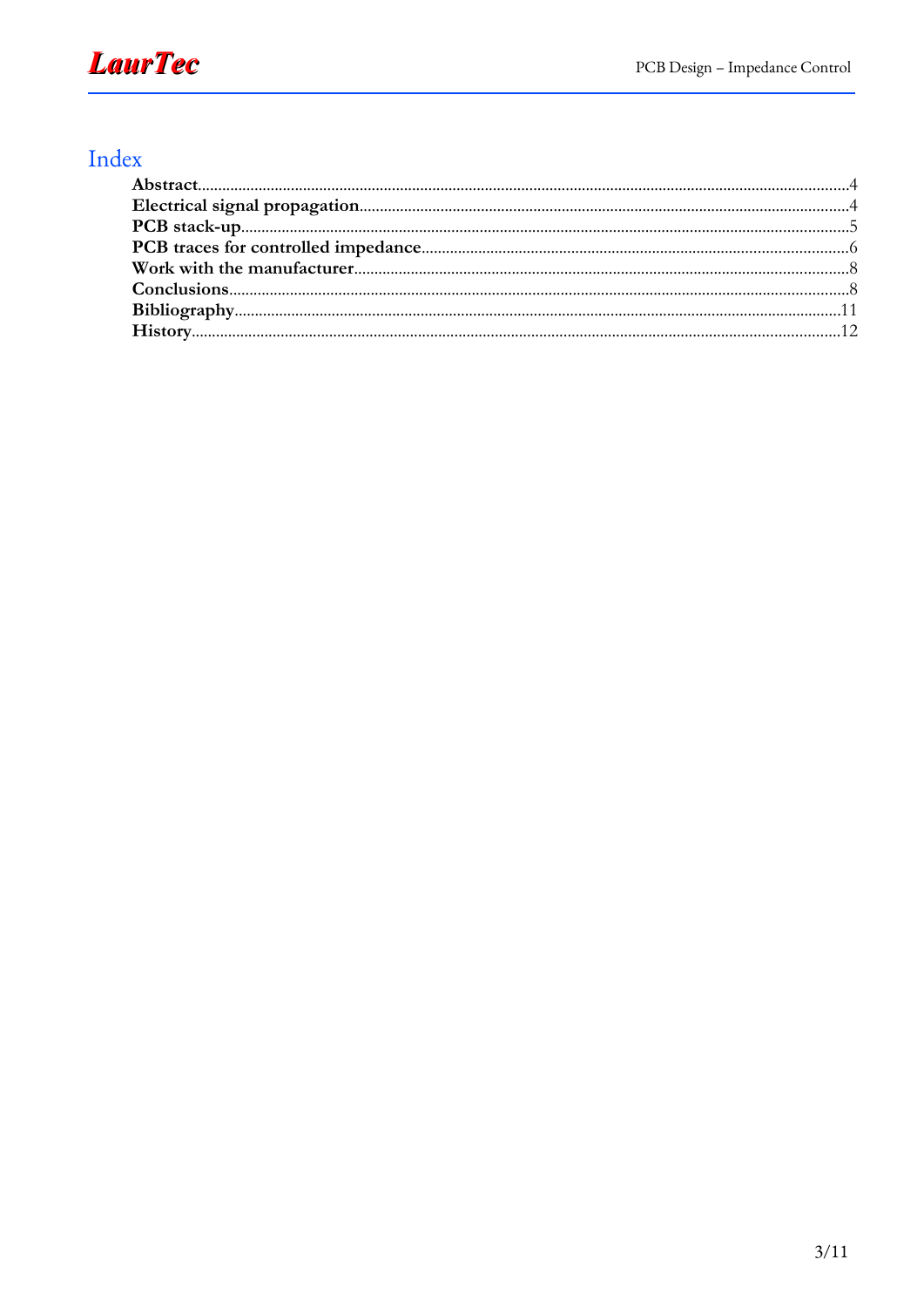### **Abstract**

Modern electronic circuits often use high speed communication channels to enable information transfer and elaboration. Cell phones and PC mother boards could be typical system examples we use on a daily basis. Electrical signals, that must travel to the PCB to let a LED blink, do not typically drive any major concerns, but if the signal is going to use a protocol working at 1Gbits/s, the PCB traces need different considerations. The article will describe "why" and "how" to make sure the PCB can enable signal integrity along the trace, and make sure that the information is transferred correctly. Special focus will be also given to the manufacturability of the PCB.

# **Electrical signal propagation**

An electrical signal represents an electromagnetic wave that propagates, in the matter of this article, on a PCB trace. The word "wave", really means that the electric field and the magnetic field are modeled and described by the same basic equations that describe other waves we are more familiar with, such us the sounds or the waves we make on the quiet lake, by dropping a stone on it.

If we observe the waves on the water, we can see that they propagate with a decreasing amplitude, but still keeping a nice shape (signal integrity). At the time the wave reaches some obstacles on the water, the wave shape is distorted and some reflections occur. The reflections can distort our wave till the source of it. With an electrical signal analogy, we are jeopardizing the signal integrity because of the reflections.

The waves can propagate on a matter (for an electromagnetic wave this is not a must), and can be attenuated because of the impedance (Z) offered by it. Electrical impedance is often shown in the Cartesian form

*Z*=*R*+ *jX*

where

Z: Impedance R: Resistance (real part) X: reactance (imaginary part)

The attenuation of the wave is governed by the resistance R, while the imaginary part, describes the accumulated energy along the trace, due to the electric and magnetic fields. This is what we depict as the energy that gets accumulated within the stray capacitors and inductors.

The water also offers an impedance to the propagating wave and it is attenuating it. Nevertheless until the impedance remains constant, the wave can propagate without major challenges, and keeps the nice looking and symmetric shape. Problems only appear with obstacles that can be depicted by impedance changes. Once the impedance changes the reflections distort the signal.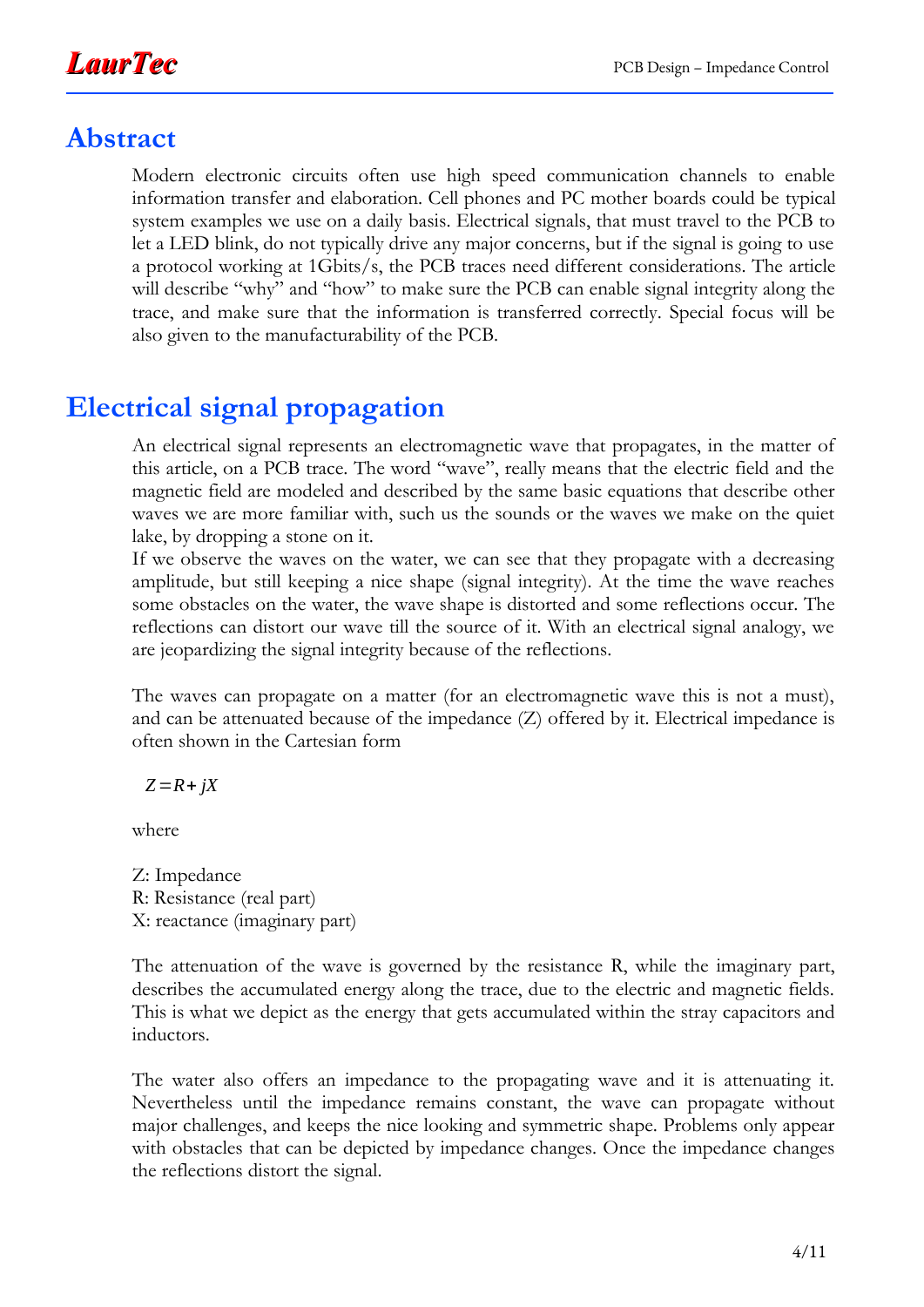

This is the reason why it is important keeping the impedance constant along the PCB trace. We have to avoid distorting the electrical signal and keep the signal integrity. Good or bad signal integrity is not a "threshold" we can apply the same way, for any electrical signal. Indeed, depending on the protocol, and what is in place to keep a good signal noise ratio, some degree of distortion can be accepted as a tread-off for simplicity, while maintaining the communication without errors. This sometimes end up in enabling a cheaper system.

The higher the frequency we are operating at, the bigger are the challenges in keeping the trace impedance constant, since the electric and magnetic field may couple with other traces. This is also the reason why you need to take care that the impedances are properly designed to show a constant impedance, on the frequency of interest.

What is the frequency of interest?

While an example was shown for a protocol working at 1Gbit/s, the maximum frequency of interest could be much higher than that. Indeed for digital protocols, the switching of the bit values, may require transition time that could be in the hundreds ps range or less. Fast edges on the time domain are equivalent to a high frequency energy content in the frequency domain. What we call "frequency of interest", must account for it.

#### **PCB stack-up**

High level, we have seen why it is important to keep constant the impedance where the signal is traveling. In particular that impedance would then need to match what we call source impedance and load impedance. Once all the impedances are the same, the electromagnetic signal won't have reflection. The impedance matching between the signal source and load will also guarantee the maximum power transfer from the source to the load.

To keep the impedance constant, out of the water example shown before, we can intuitively imagine that the structure where the electrical signal travels must be constant from the electric and magnetic perspective. A first important aspect to guaranty that, is the PCB [stack-up.](https://www.pcbgogo.com/knowledge-center/PCB_Layer_stack_up.html)

The stack-up describes how the different PCB layers are organized from the mechanical perspective. The stack-up information includes typically:

- PCB total thickness
- Total layers
- Copper thickness
- Insulator thickness
- Dielectric constant

Each PCB manufacturer offers different stack-up options based on their standard material used in production. The manufacturers may also offer custom stack-up that may enable additional flexibility with added cost. An example is **[PCBgogo](https://www.pcbgogo.com/)** standard stuck-up information that can be found [here.](http://www.pcbgogo.com/knowledge-center/PCB_Layer_stack_up.html)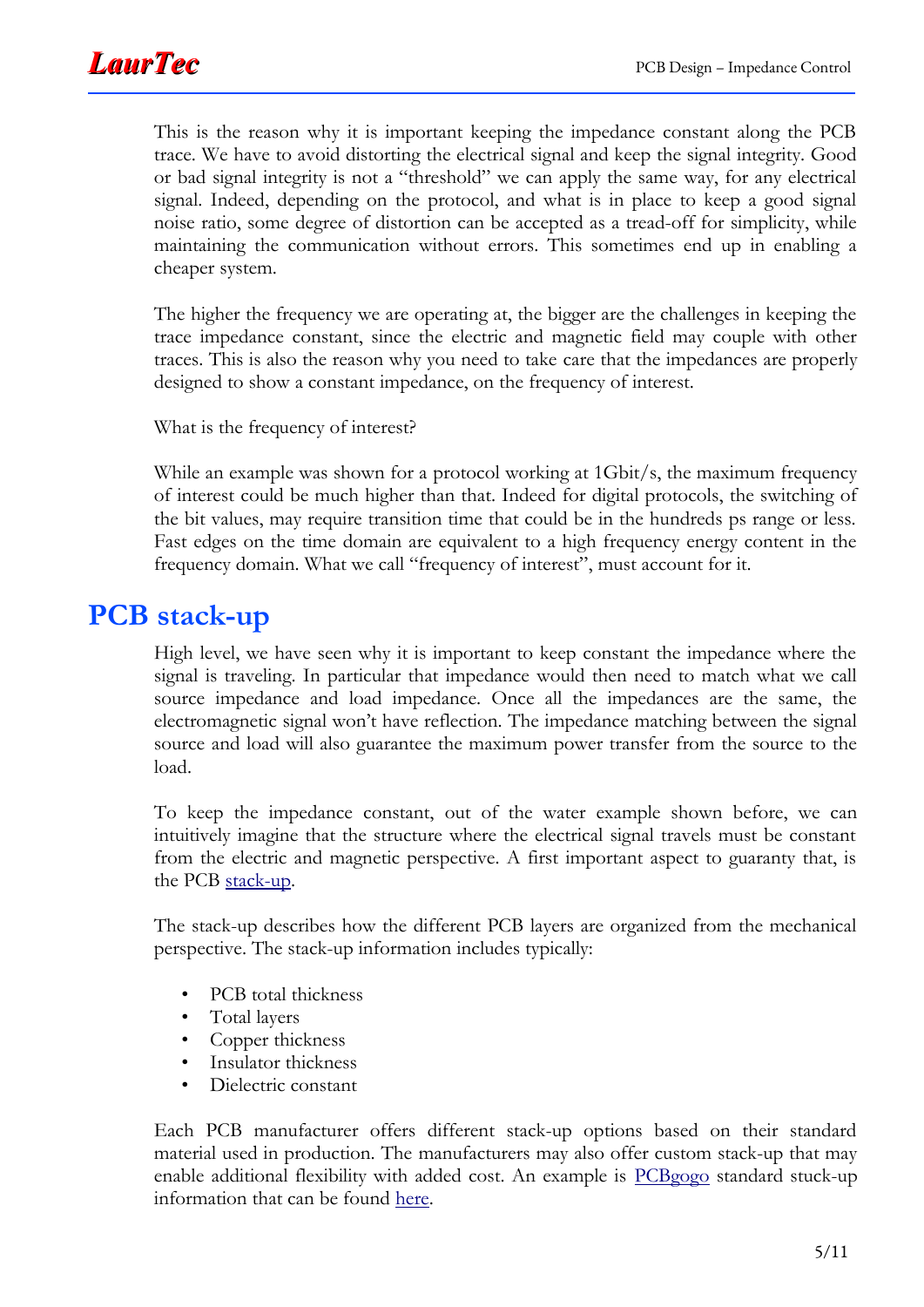

To make sure that your design can be properly manufactured, it is always a good practice to align upfront on the technical specifications that can be used out of the specific manufacturer. While a custom design could be sometimes an option, it is also good to start the design based on standard options. Furthermore, "custom" does not mean that you can do what you want, but rather have more flexibility. Thus, even by using custom options, it is better to align upfront with the manufacturer.

#### **PCB traces for controlled impedance**

A known stack-up, is one part of the story. To make sure that a track has a known impedance, you must also use a fixed trace profile (e.g. thickness, distance from side ground, distance from other traces, distance from ground layers).

This is quite important since it will guarantee that the electric and magnetic fields will maintain, within a certain limit, a known shape, thus enabling a controlled impedance.

There are several known trace structures that can be found in manuals, that address the most common use cases. For instance we have:

- Microstip lines
- Coplanar waveguides
- Strip lines
- Coupled microstrip lines (differential lines)

Different flavors may exist. Some examples, supported by KiCad 6 impedance calculator, are shown in the Figures [1](#page-5-0)[-4](#page-6-0). Each Figure shows the main mechanical sizes that influence the impedance.



**Figure 1:** *Microstrip line. Extracted by KiCad 6 – TransLine tool.*

<span id="page-5-0"></span>

**Figure 2:** *Coplanar wave guide with ground layer. Extracted by KiCad 6 – TransLine tool.*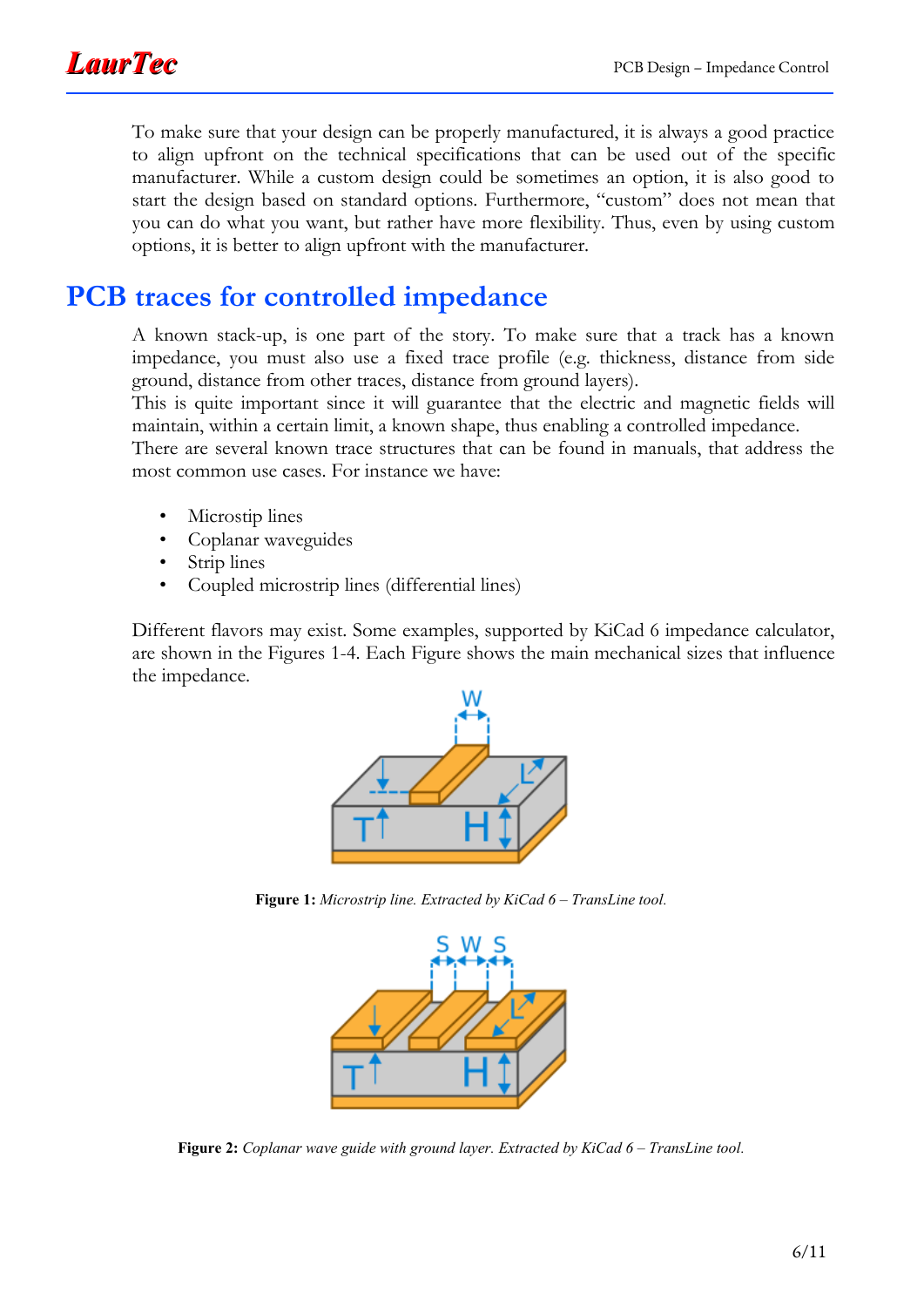

**Figure 3:** *Strip line. Extracted by KiCad 6 – TransLine tool.*



<span id="page-6-0"></span>**Figure 4:** *Coupled microstrip lines. Extracted by KiCad 6 – TransLine tool.*

For each trace structure, the characteristic impedance can be computed using the mechanical sizes of the trace and stack-up info, together to the dielectric constant properties of the insulating material used for the PCB.

In particular for the common structures there are different formulas that approximate the trace characteristic impedance out of those numbers. The various formulas may accept different parameters and often, depending on it, their accuracy over frequency may vary. Online can be found different impedance calculators that can be used as guides to set the stack-up and required impedance. Several CAD also have aiding tools that can be used to get it. For instance KiCad includes the TransLine tool shown in Figure [5](#page-7-0), while Altium has an integrated 2D field solver to compute the impedance out of the trace parameter.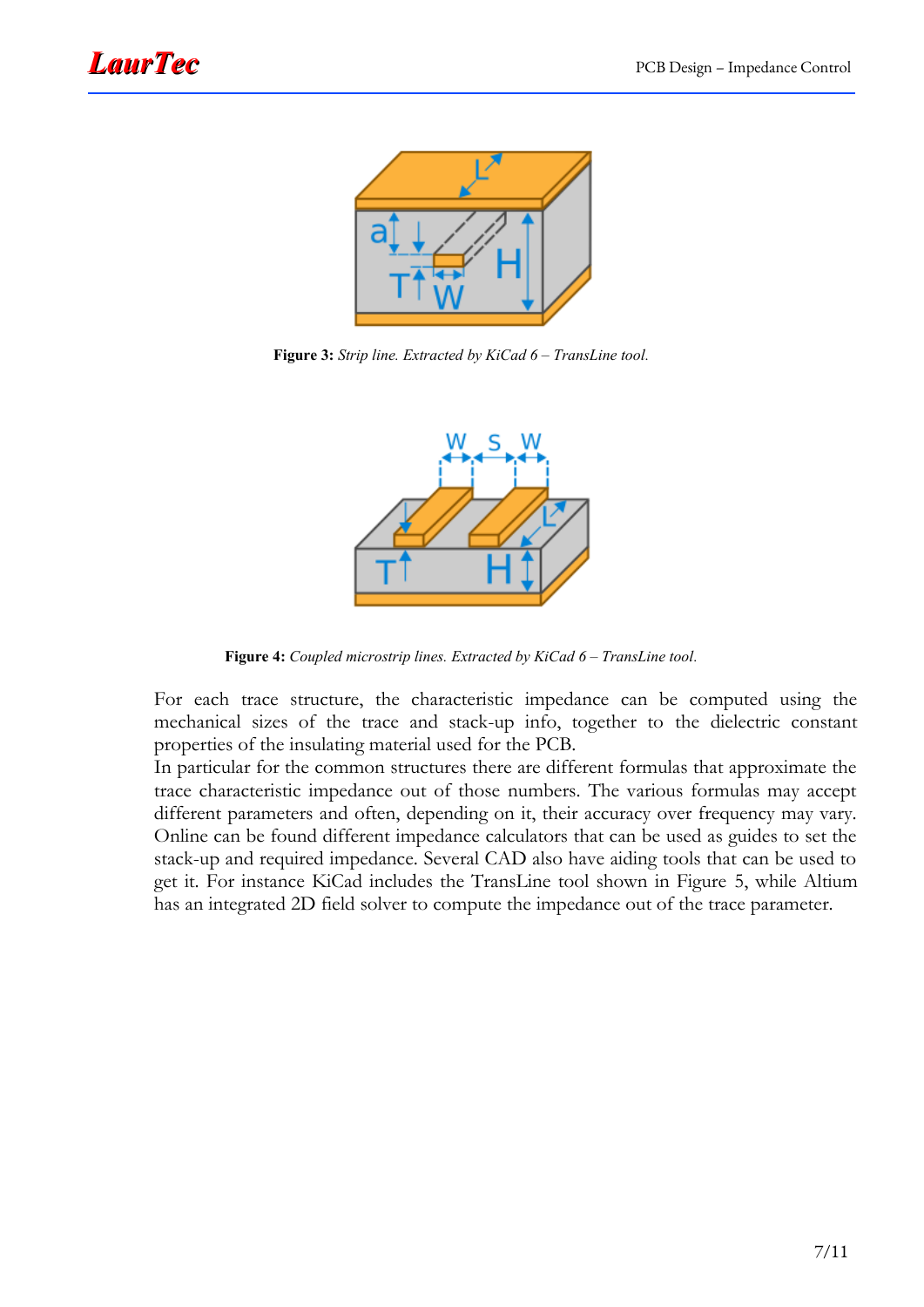

| <b>PCB Calculator</b>                                                                                         |                                               |            |     |            |             |                                                                                                                                                             | $\Box$                   | $\times$                |
|---------------------------------------------------------------------------------------------------------------|-----------------------------------------------|------------|-----|------------|-------------|-------------------------------------------------------------------------------------------------------------------------------------------------------------|--------------------------|-------------------------|
| Regulators RF Attenuators E-Series Color Code TransLine Via Size Track Width Electrical Spacing Board Classes |                                               |            |     |            |             |                                                                                                                                                             |                          |                         |
| Transmission Line Type                                                                                        | Substrate Parameters                          |            |     |            |             | <b>Physical Parameters</b>                                                                                                                                  |                          |                         |
| ○ Microstrip Line                                                                                             | er: 4,6                                       |            |     | $\cdots$   | W: 0,2      |                                                                                                                                                             | mm                       | $\circ$<br>$\checkmark$ |
| ○ Coplanar wave quide                                                                                         | tan $\delta$ : 0,02                           |            |     | $\cdots$   | S: 0,2      |                                                                                                                                                             | mm                       | $\checkmark$<br>O       |
| ○ Coplanar wave quide w/ ground plane                                                                         | р:                                            | $1,72e-08$ |     |            | L: 50       |                                                                                                                                                             | $mm \vee$                |                         |
| ○ Rectangular Wavequide                                                                                       | H:                                            | 0,2        |     | $mm \vee$  |             |                                                                                                                                                             |                          |                         |
| ○ Coaxial Line                                                                                                | H_t:                                          | $1e+20$    |     |            |             | Analyze<br>Synthesize                                                                                                                                       |                          |                         |
| Coupled Microstrip Line                                                                                       |                                               |            |     | $mm \vee$  |             | <b>Electrical Parameters</b>                                                                                                                                |                          |                         |
| $\bigcirc$ Stripline                                                                                          | T:                                            | 0,035      |     | $mm \vee$  | Zeven: 50   |                                                                                                                                                             | $\Omega$                 | $\checkmark$            |
| ◯ Twisted Pair                                                                                                | Roughness: 0                                  |            |     | $mm \vee$  | $Z$ odd: 50 |                                                                                                                                                             |                          |                         |
|                                                                                                               | $\mu$ (conductor): 1                          |            |     |            | Ang_l: 0    |                                                                                                                                                             | $\Omega$<br>rad          | $\checkmark$            |
|                                                                                                               | <b>Component Parameters</b><br>Frequency:   1 |            |     | $GHz \sim$ | Results     | Effective ar (even):<br>Effective <i>er</i> (odd):                                                                                                          |                          |                         |
|                                                                                                               | Odd                                           |            | 'er |            |             | Conductor losses (even):<br>Conductor losses (odd):<br>Dielectric losses (even):<br>Dielectric losses (odd):<br>Skin depth:<br>Differential Impedance (Zd): | <b>Reset to Defaults</b> |                         |

<span id="page-7-0"></span>**Figure 5:** *KiCad TransLine tool (extracted by KiCad 6).*

Other standalone and more advanced tools, such as Polar Speedstack Si (TM), computes the impedance out of the simulated field. The field solver approach can typically offer a more accurate solution, since it can better account for the material properties and influence of other PCB traces. Field solvers, since are computed by PC, also integrate frequency effects on the different parameters, which may be simple constants inside the standard formulas used by the impedance calculator.

While you may operate at "low frequency" and use an easy impedance calculator, or even field solver, the last word for the PCB impedance control is always made by the manufacturer. Thus for this kind of service it is always good to work with them. Just selecting the service or leaving a comment during the ordering process, it may not be enough.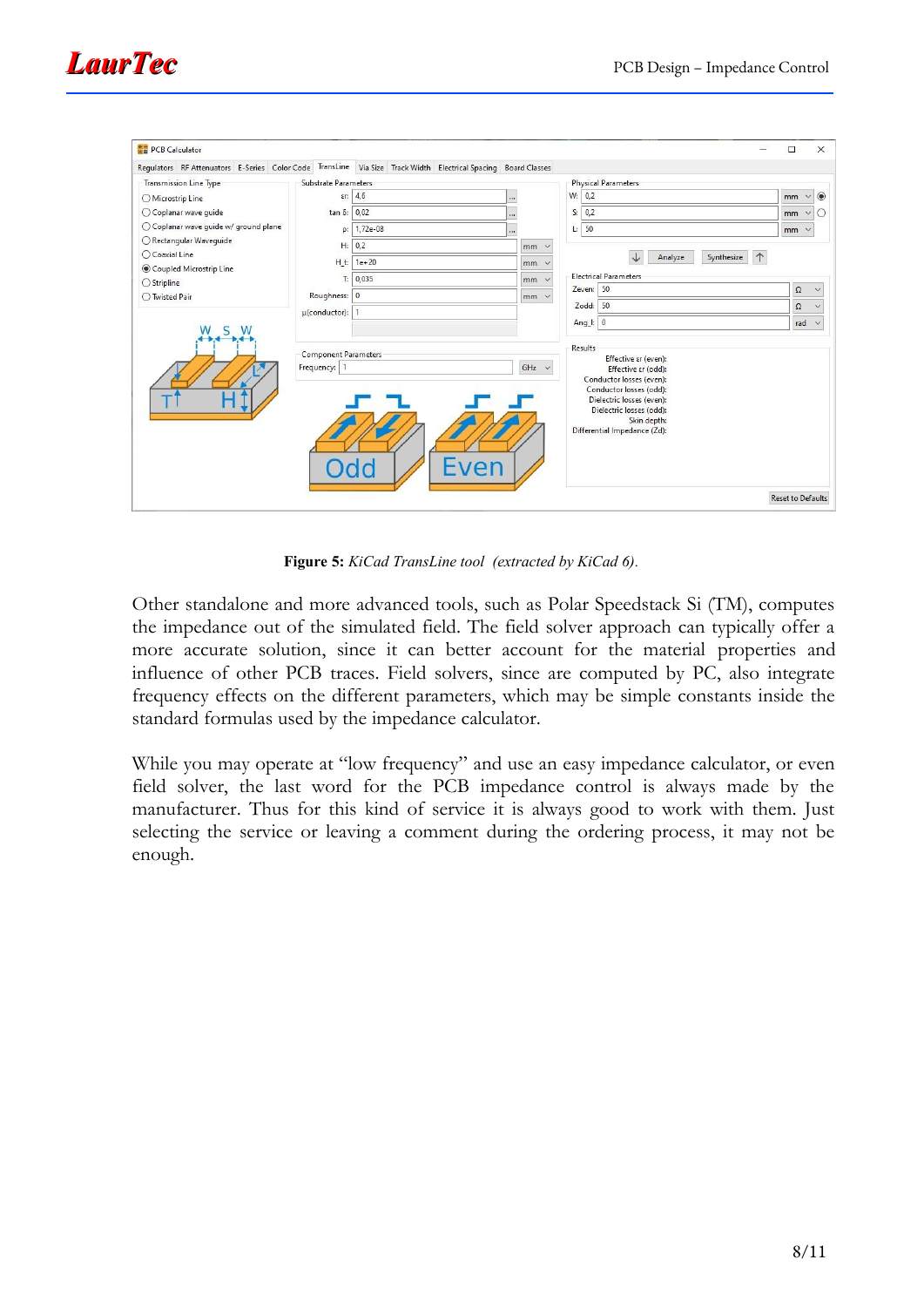## **Work with the manufacturer**

Selecting the Impedance Trace control process could be an easy step. By [PCBgogo](https://www.pcbgogo.com/) it can be selected during the Gerber file submissions, as shown in Figure [6.](#page-8-0)

| <b>Peelable Soldermask</b> |   | <b>UL Marking</b>        |   |                             |  |  |
|----------------------------|---|--------------------------|---|-----------------------------|--|--|
| None<br>$\checkmark$       | Ø | None<br>$\checkmark$     | Ø | Do not add PCB order number |  |  |
| Half-cut/Castellated Holes | 2 | <b>Edge Plating</b>      | 2 | Impedance control           |  |  |
| Halogen-Free               | 2 | <b>Buried/blind vias</b> | 2 | Custom Stackup              |  |  |
| <b>Carbon Mask</b>         | Q | Via in pad               | 2 | Via filled with resin       |  |  |
| Countersinks/Counterbores  | 2 | Z-axis milling           |   | Confirm work file           |  |  |

<span id="page-8-0"></span>**Figure 6:** *Selection of the impedance control service.*

Nevertheless, the selection should not occur as the last step before the submission. Doing that may create review challenges that may need a redesign, thus requiring additional time that was not planned. The best thing is to contact the support team and make sure that you get to know the specific services that can be provided and the way they are done.

A specific project may be ok with a simple verification from the manufacturer or one time verification of the process. Nevertheless you may also have cases where each PCB may need to be tested or a certain number from each lot. Those things are not part of the standard price quotation you may get providing the basic PCB parameters, but rather need a close collaboration with the manufacturer.

Make sure you know your manufacturer and the manufacturer knows your special needs before the end of your design. The collaboration can guarantee the right success to both sides.

#### **Conclusions**

PCB Controlled Impedance, is a valuable service offered by the PCB manufacturer, to guarantee that the PCB traces maintain a controlled impedance over the PCB. The manufacturing process is nevertheless the final step to achieve it. The designer is still responsible to make the PCB the right way. In particular the trace dimensions, ground layers, stack-up, are initial choices that the designer must take. The manufacturer will take the final steps and guarantee that, during the manufacturing, a certain accuracy can be maintained and verified via final measurements.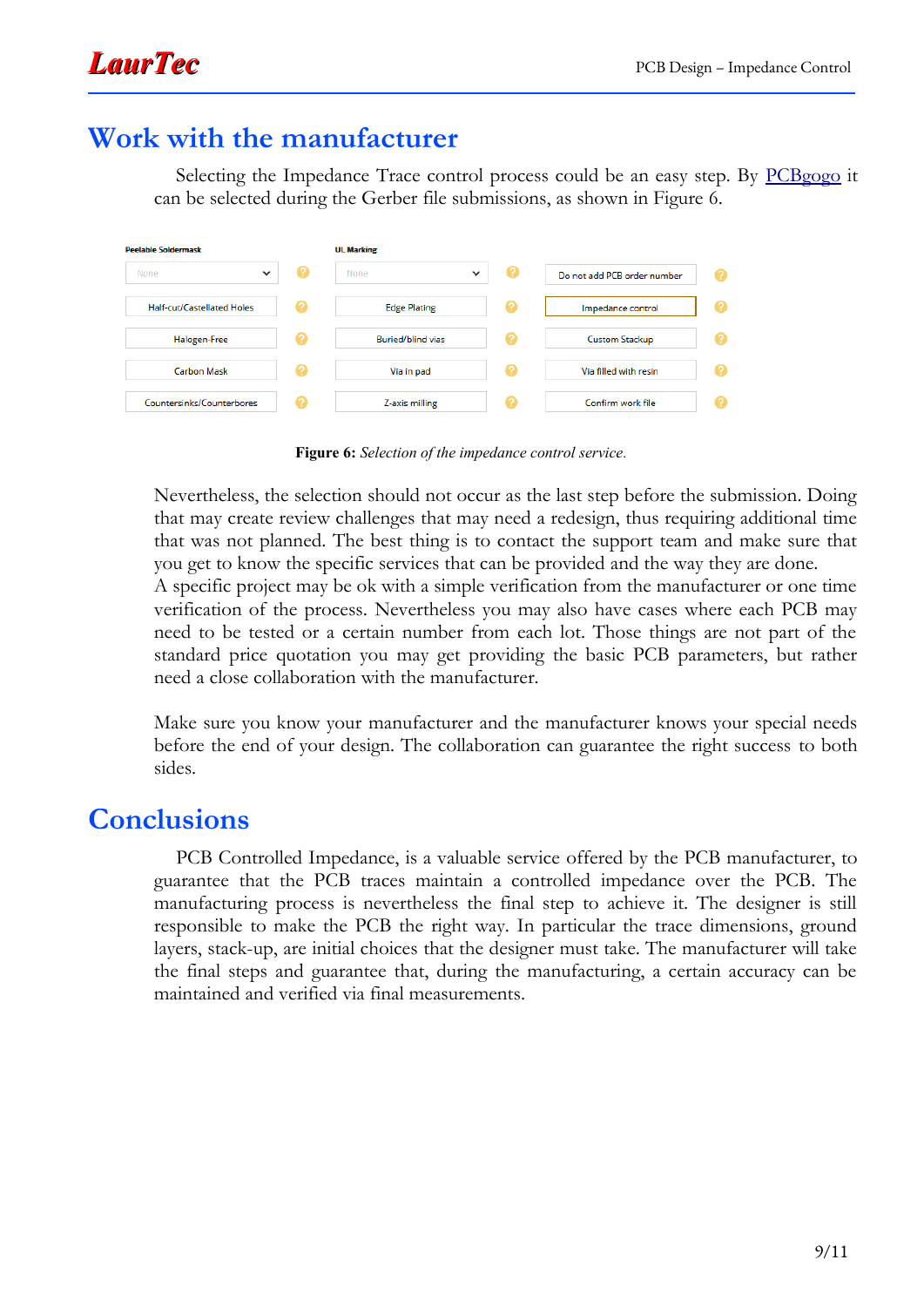

# **Bibliography**

**[1]** [www.LaurTec.it:](http://www.LaurTec.it/) official site where you can download the "EMC Testing" series and PCB layout application notes.

**[2]** [www. PCBgogo.com](http://www.PCBgogo.com/): PCB Prototype & PCB Assembly Manufacturer . With over 10 years as an industry leader, PCBGOGO is one of the most experienced PCB and PCB assembly manufacturer in China.

**[3]** PCBgogo service team: [service@pcbgogo.com](mailto:service@pcbgogo.com)